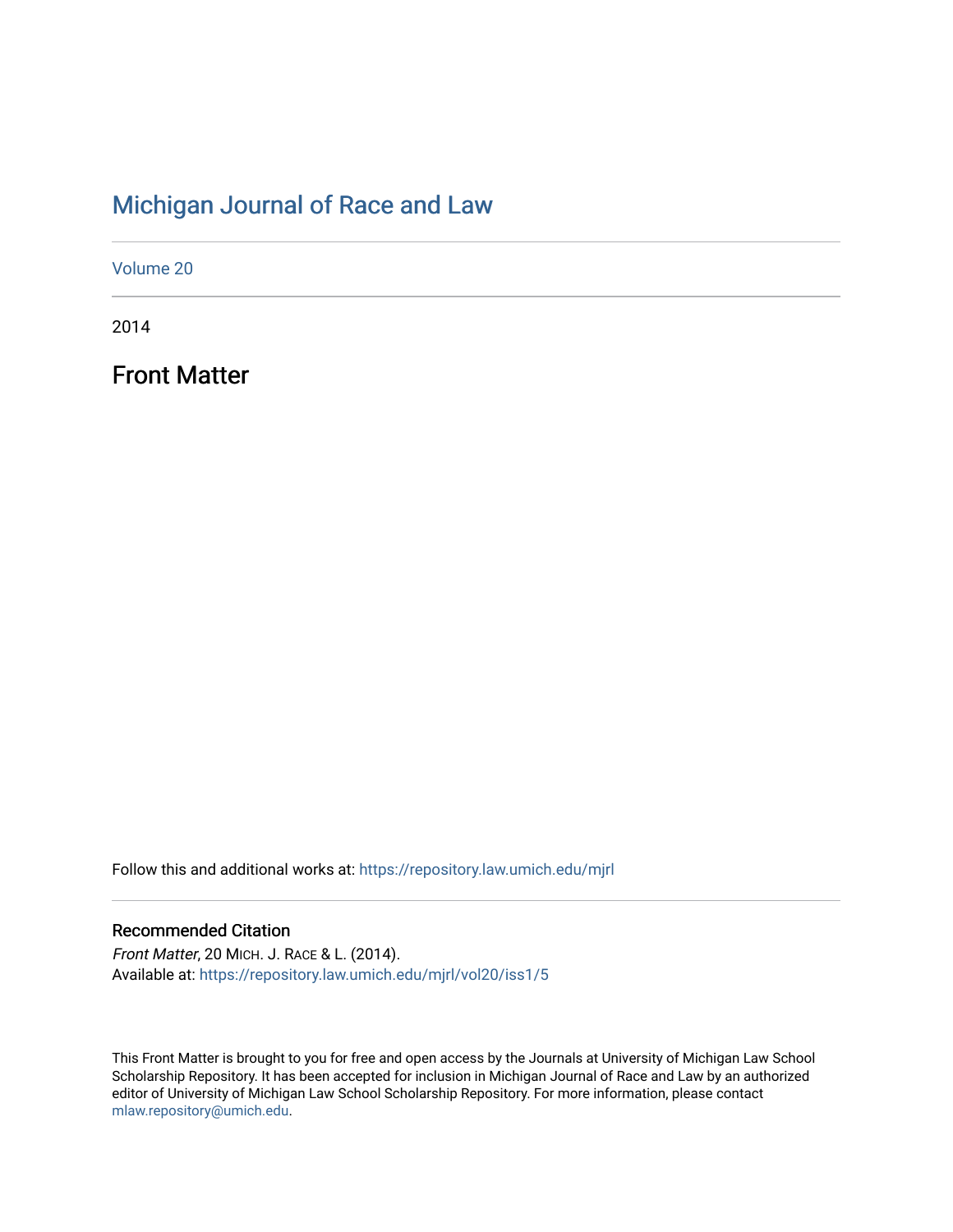MICHIGAN **JOURNAL** OF RACE **&** LAW Volume 20 **\*** Issue **1 \* Fall 2014**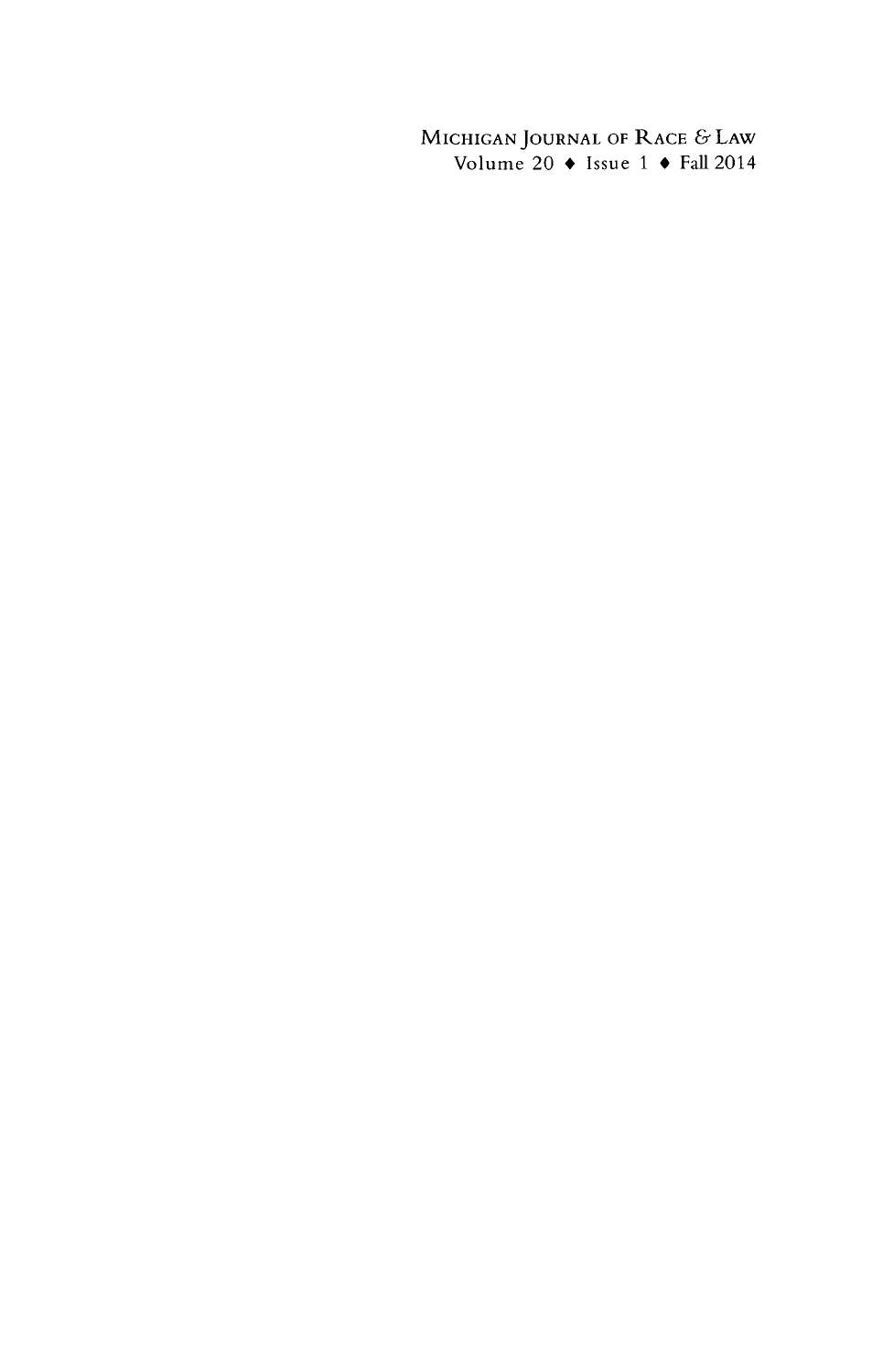## **CITE AS:** 20 MICH.J. RACE & L. **-** (2014)

Except where otherwise expressly provided, the author of each piece of scholarship in this issue has granted permission for copies of that scholarship to be made in whole or in part by nonprofit institutions for educational use, including distribution to students, provided that (i) copies are distributed at or below cost; (ii) copies identify the author, the *Journal,* the volume, the number of the first page, and the year of the publication; (iii) proper notice of copyright is affixed to each copy, attributing copyright to the author.

Published biannually in Ann Arbor, Michigan, by student editors of the University of Michigan Law School. Postage paid in Lincoln, Nebraska 68521. Printed at Joe Christensen, Inc., Lincoln, Nebraska 68521.

#### SUBSCRIPTION **INFORMATION**

Copies of the current volume, which contains two issues, may be obtained directly from the *Journal* at a cost of \$35.00 for subscribers within the U.S. and \$40.00 for subscribers outside the U.S. (including Canada). Subscriptions are renewed automatically unless the *Journal* is notified to the contrary prior to expiration. Subscribers must report the non-receipt of copies within six months of the mailing date. To subscribe to the *Michigan Journal of Race & Law,* please contact the Business Manager at the address or phone number below.

> EDITORIAL **AND BUSINESS OFFICES** *Michigan Journal of Race & Law* University of Michigan Law School 625 South State Street Ann Arbor, Michigan 48109-1215

Subscription Inquiries: MJRL-Business@umich.edu Editorial Staff. (734) 763-4421 FAX: (734) 764-6043 http://mjrl.org/

#### INDIVIDUAL **AND** BACK **ISSUES**

Copies of individual issues from the current volume can be obtained directly from *the Journal* for \$15.00 each. Back issues in complete sets, volumes, or single issues can be obtained from William S. Hein & Co., Inc., 2350 North Forest Road, Getzville, NewYork 14068-Telephone (716) 882-2600. Back issues are also available in PDF format through HeinOnline at http://heinonline.org.

#### INFORMATION **FOR AUTHORS**

We encourage the submission of unsolicited manuscripts for publication. Manuscripts should be submitted electronically via ExpressO online submission system, available at law.bepress.com/expresso. Citations should generally conform to *The Bluebook:A Uniform System of Citation* (19th ed. 2010). English usage should generally conform to *The Chicago Manual of Style* (16th ed. 2010).

ISSN 1095-2721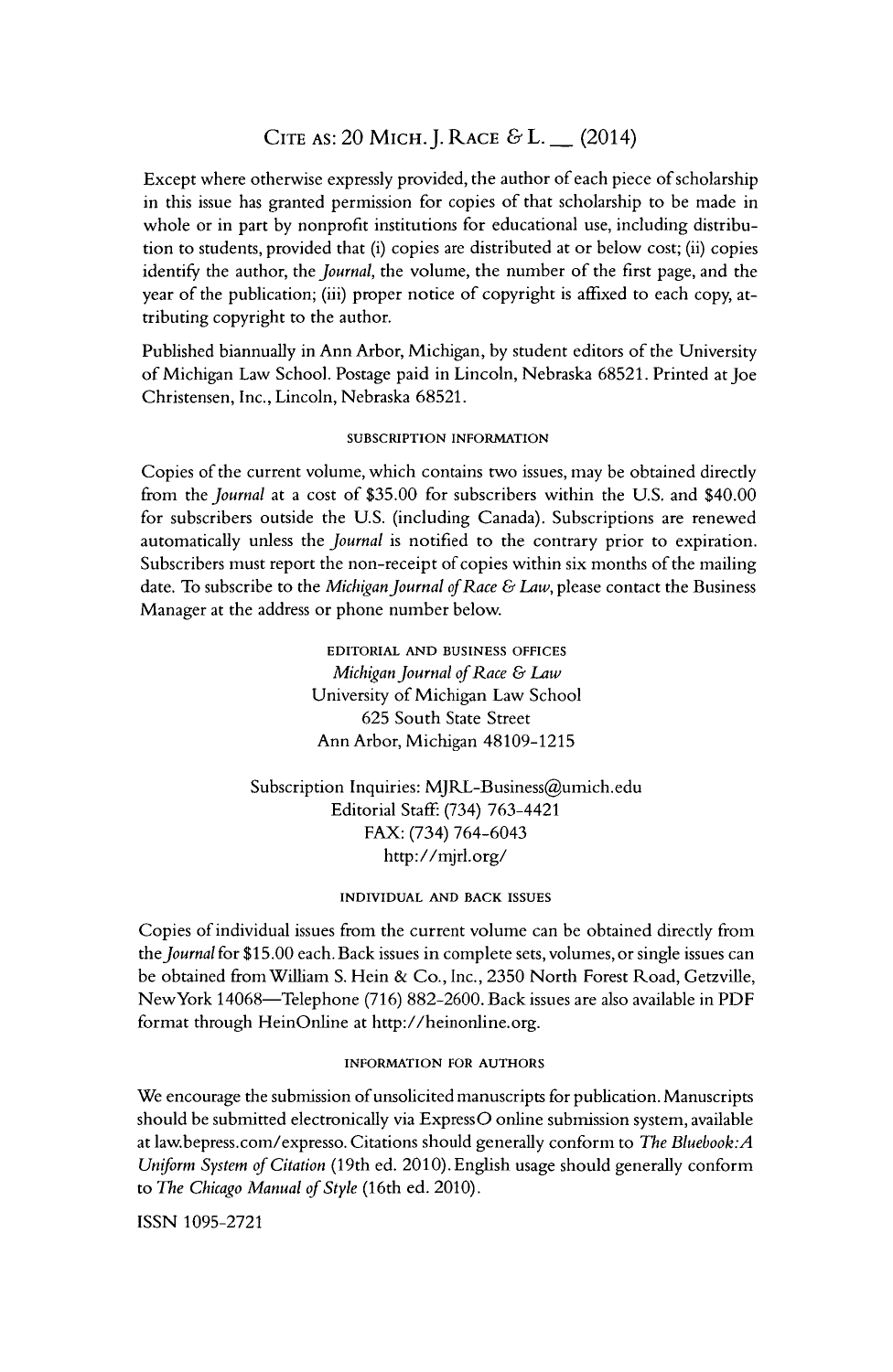

# Michigan Journal of Race & Law

#### **Volume 20 Editorial Board**

*Editor-in- Chief* Aaron W Walker

Managing *Editor* Maria Litsakis

*Executive Articles* Editor Joseph M. Flynn

Race & Curriculum Editor George M. Barchini

Anisha Asher Anjali Biala Garry D. Hartlieb

Jeanelly Orozco Alcalá Hunter Cox Daniel Sebastian Defia

Peter Calloway Tori Campbell Laura Connelly Lauren Dansey Alanna Farber Zachary Fichtenbaum Mitchel Garnett Jessica Gingold Luis **E.** Gomez

Alexandra Grossbaum

Production Editor

*Executive Editors* Jessica Leal Elizabeth Lee Alice Long

Contributing Editors Eun Sung Lim Daniel Sutton

*Associate Editors* Jacob Hogg Shinyoung Helen Hwang Nicolas Kabat Kevin Kim Christianna Kyriacou Britney A. Littles Stephanie Marshak Gabrielle McKee Amanda Merkwae Reid T. Murdoch

*Executive Notes Editor* Noha Moustafa

Online *Publications* Editor Andrew M. Goddeeris

> Anand Mehta Courtney Mercier Vanessa Triplett

> > Adrean S. Taylor Shani Tharayil Brittany Turner

Tim Pavelka Whitney Robinson Alison Rogers Rebecca Salley Daniela Tagtachian Matthew Tannenbaum Lauren C.Tortorella Ting Wang MauriceYoukanna

*Manager* Jessica L. Hanes

*Editrial Assistants* Catherine **T.** Leggieri Barbara I.Vibbert